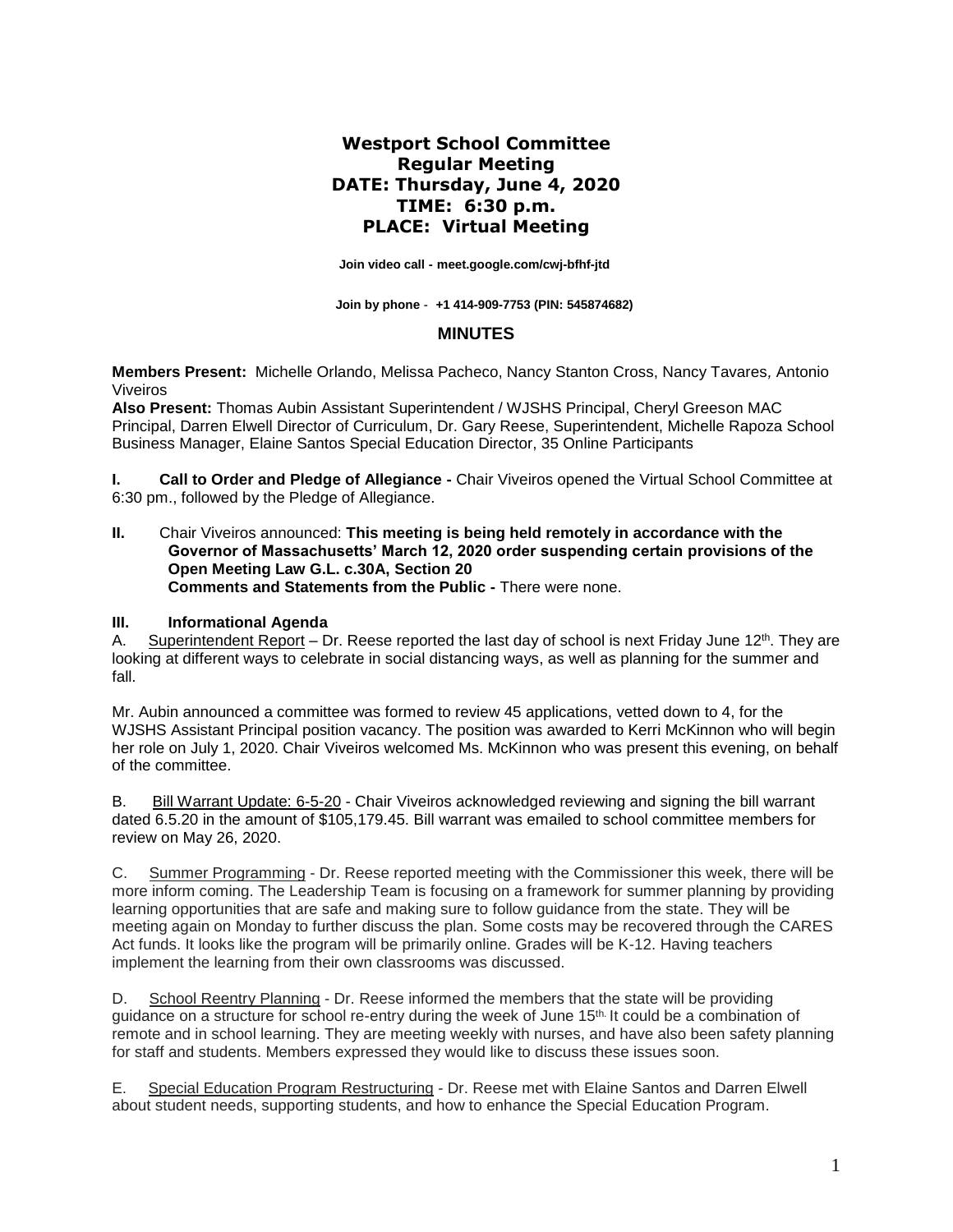Mr. Elwell explained the Language Based Program is a general education model serving students with IEPs and regular education. Action steps for the coming school year is to maintain the upper elementary/ junior high school Reading Specialist position in the FY21 budget for specialized reading instruction service, monitor compliance and be sure best practices are upheld and employed, train grade 4 in the Language Based Model and consider high school transition with a gr. 9 model, offer Professional Development around dyslexia, continue partnership with Landmark School, and look at a comprehensive tiered system of supports.

Ms. Santos informed members that addressing all students in the least restrictive environment is key. For FY 21/22 hire 2 Special Education Teachers, 1 for Elementary and 1 for WJSHS with Orton Gillingham or Wilson training, address IEP roles in ELA for grades 4 and 9, continue partnership with Landmark School, provide dyslexia training and the Language Based Learning Program.

Mr. Elwell stated that what is needed is a shared responsibility and shared accountability. Building leaders and district administration must come together to problem solve and work to share a common vision.

Discussion took place on the importance of keeping students within the district. Mr. Elwell stated the Language Based Program has helped with this by giving intentional instruction in the 4 domains - reading, writing, speaking, and listening. Student schedules will need to be looked at and having a flexible hybrid schedule might help.

F. Technology Purchase Update - Ms. Rapoza reported on the FY20 Technology purchases for the district. These purchases will provide 1:1 Chromebooks for grades 7-12 at the WJSHS. Items bought were a total of 421 Chromebooks, carry bags, licenses for grades 9-12, 135 Chromebooks, carry bags, licenses for grade 8, and 115 Chromebooks, carry bags, licenses for grade 7. In addition, 80 Surface Pro Laptops with docking stations, carry bags, and keyboards were purchased to replace outdated equipment or issue to staff without laptops. Other items procured were hard drives, cables, monitors, thumb drives, hard drive cases, replacement projectors, memory card reader, hard drive dock, 5 smartboards for replacements, powerpack for server room backup and Technology Department workstation. Total cost reached \$234,770 and \$29,854 from the Greater Fall River Grant.

Ms. Stanton Cross expressed how happy she is with these technology purchases. She mentioned the need to relook at the cell phone policy now that students will have Chromebooks. A policy is also needed for the distribution and responsibility of these devices as well as chewing gum.

G. Bus Contract - Ms. Rapoza will be going to review the accounting books for Whaling City Transit. A settlement needs to be done by June 15 to keep within the timeframe of this school year. To date they have not received any documentation after many attempts from Amaral's Bus Company.

#### H. Subcommittee Updates -

Ms. Stanton Cross reported that she Ms. Orlando and Dr. Reese met with the WFT to discuss budget and contracts. Another meeting is scheduled next week.

Ms. Stanton Cross reported they met with Town officials last week to better understanding the town side and school side of the budget, talks are still underway.

Ms. Stanton Cross informed the members that the Campground Committee appointed a subcommittee to keep informed on the fields and parking area.

Chair Viveiros sent communication to the Chair of the BOS asking for support with the school budget and CIPC funds.

Chair Viveiros reported the School Building Project has been continuing with weekly construction meetings on Tuesdays.